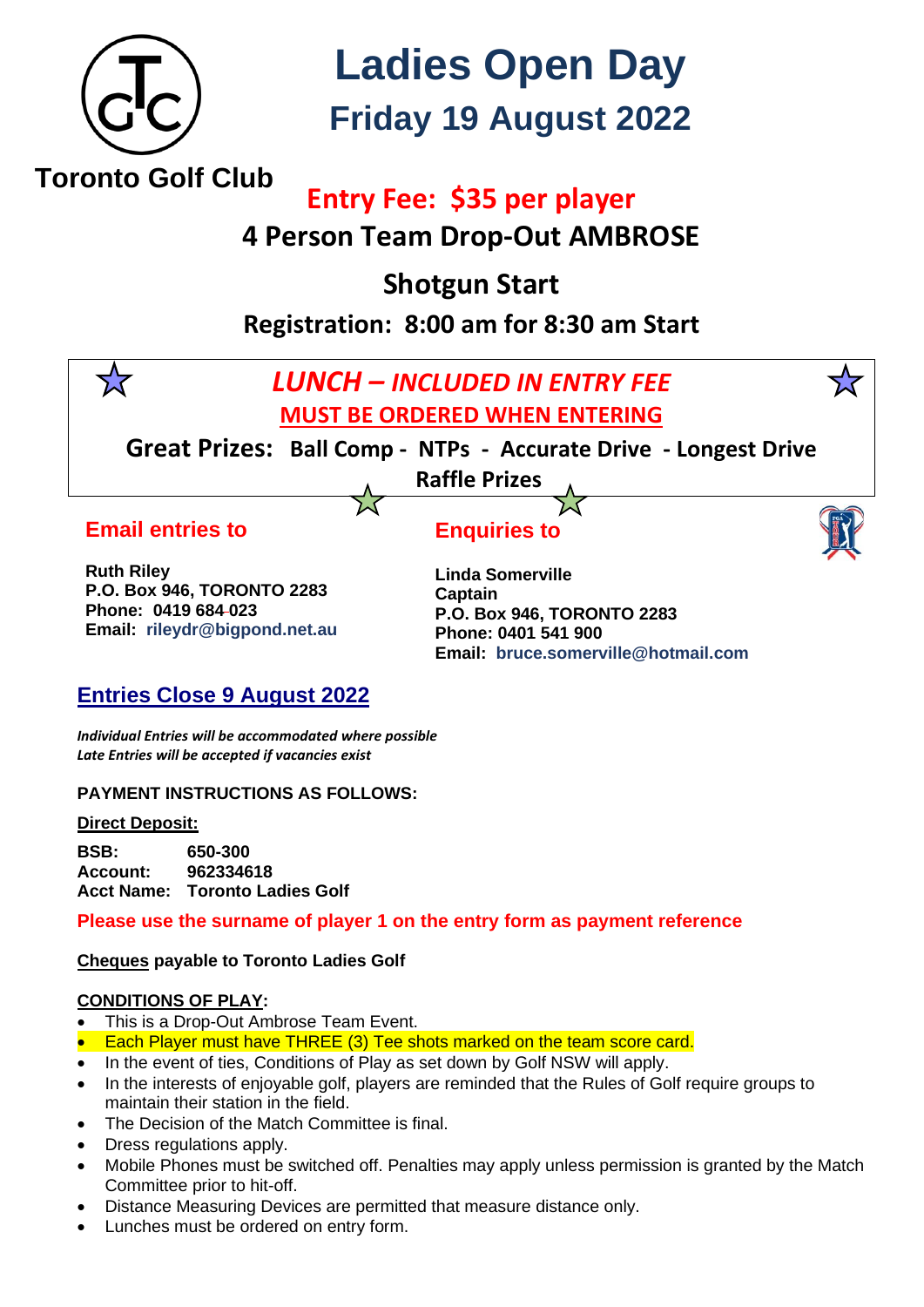

#### **Drop Out AMBROSE - 4 Person Team Event**

**SHOTGUN START:** Registration at **8:00 am for 8:30 am START**.

**Please indicate if you are using a cart.**

**For non-members who bring their own cart there will be a charge of \$12.**

**Cart bookings are the players' responsibility Contact the Pro Shop on: 02 4959 5063**

### **PLEASE PAY YOUR \$35.00 ENTRY FEE TO TORONTO LADIES GOLF**

| <b>PLAYER'S NAME</b><br><b>Please Print Name Clearly</b> | <b>CLUB IF NOT</b><br><b>TORONTO</b> | GA<br><b>HCP</b> | <b>GOLF LINK</b><br><b>NUMBER</b> | In a Cart?<br>Y/N/Own |  |
|----------------------------------------------------------|--------------------------------------|------------------|-----------------------------------|-----------------------|--|
| 1.                                                       |                                      |                  |                                   |                       |  |
| 2.                                                       |                                      |                  |                                   |                       |  |
| 3.                                                       |                                      |                  |                                   |                       |  |
| 4.                                                       |                                      |                  |                                   |                       |  |
| Contact email (1 only) - Please print clearly:           |                                      |                  |                                   |                       |  |
|                                                          |                                      |                  |                                   |                       |  |
| 1.                                                       |                                      |                  |                                   |                       |  |
| 2.                                                       |                                      |                  |                                   |                       |  |
| 3.                                                       |                                      |                  |                                   |                       |  |
| 4.                                                       |                                      |                  |                                   |                       |  |
| Contact email (1 only) - Please print clearly:           |                                      |                  |                                   |                       |  |
|                                                          |                                      |                  |                                   |                       |  |
| 1.                                                       |                                      |                  |                                   |                       |  |
| 2.                                                       |                                      |                  |                                   |                       |  |
| 3.                                                       |                                      |                  |                                   |                       |  |
| 4.                                                       |                                      |                  |                                   |                       |  |
| Contact email (1 only) - Please print clearly:           |                                      |                  |                                   |                       |  |
|                                                          |                                      |                  |                                   |                       |  |
| 1.                                                       |                                      |                  |                                   |                       |  |
| 2.                                                       |                                      |                  |                                   |                       |  |
| 3.                                                       |                                      |                  |                                   |                       |  |
| 4.                                                       |                                      |                  |                                   |                       |  |
| Contact email (1 only) - Please print clearly:           |                                      |                  |                                   |                       |  |
|                                                          |                                      |                  |                                   |                       |  |
| 1.                                                       |                                      |                  |                                   |                       |  |
| 2.                                                       |                                      |                  |                                   |                       |  |
| 3.                                                       |                                      |                  |                                   |                       |  |
| 4.                                                       |                                      |                  |                                   |                       |  |
| Contact email (1 only) - Please print clearly:           |                                      |                  |                                   |                       |  |

**Note: Entries will CLOSE on Tuesday, 9 August 2022**